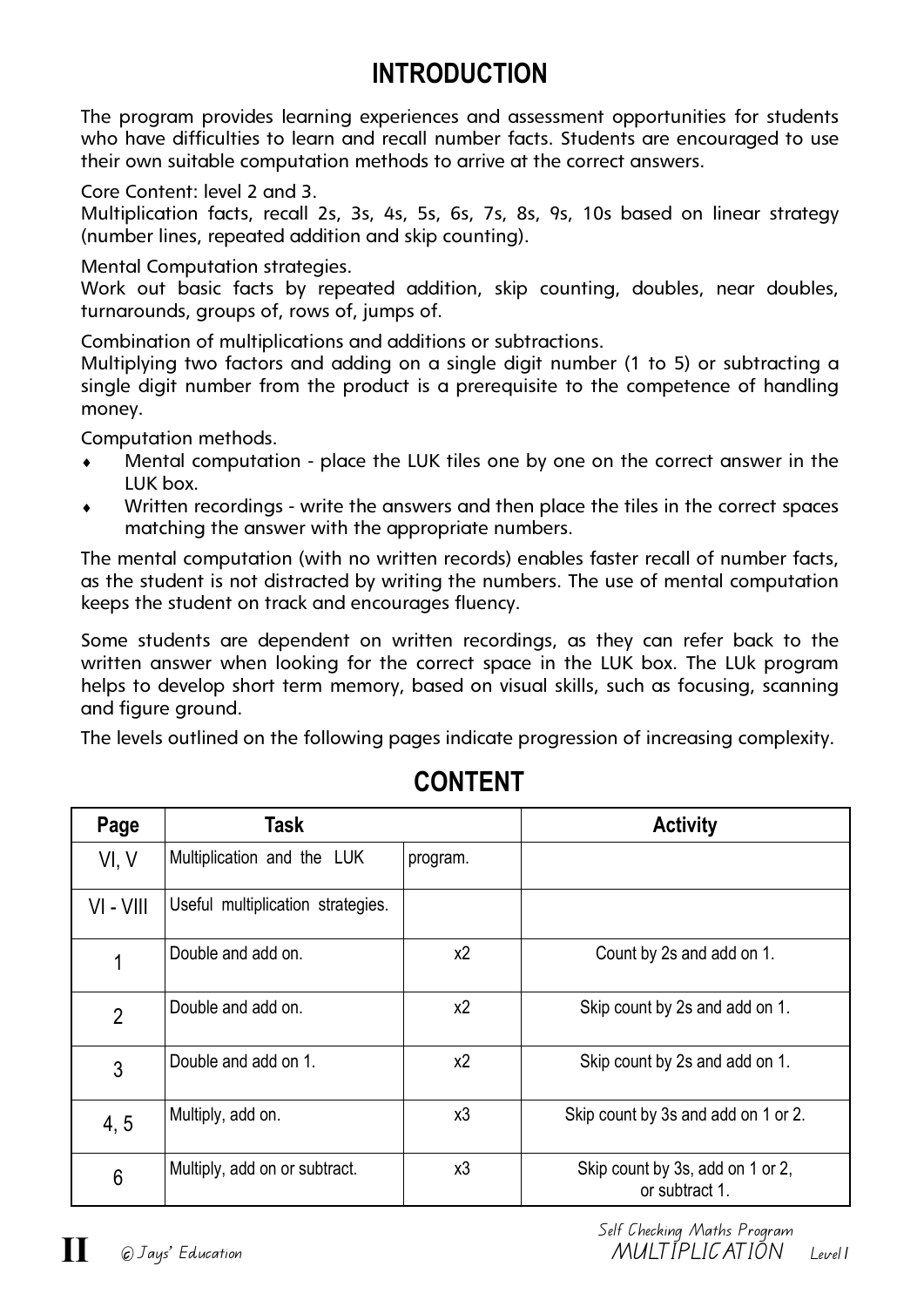| Page           | Task                                            |                             | <b>Activity</b>                                          |  |  |
|----------------|-------------------------------------------------|-----------------------------|----------------------------------------------------------|--|--|
| $\overline{7}$ | Multiply, add on or subtract.                   | x2, x3                      | Skip count by 3s or 2s, add on 1<br>or subtract 1.       |  |  |
| 8              | Multiply and add on.                            | χ4                          | Skip count by 4s, add on 1, 2 or 3.                      |  |  |
| 9, 10          | Multiply, add on or subtract.                   | x4                          | Skip count by 4s or 2s, add on<br>or subtract 1, 2 or 3. |  |  |
| 11             | Multiply and add on.                            | х5                          | Skip by 5s, add on 1, 2, 3 or 4.                         |  |  |
| 12, 13         | Multiply, add on or subtract.                   | х5                          | Skip by 5s, add on or subtract<br>$1, 2$ or $3.$         |  |  |
| 14, 15, 16     | Multiply and add on.                            | x10                         | Skip by 10s and add on ones.                             |  |  |
| 17             | Multiply, subtract or add on.                   | х6                          | Count by 6s, subtract 1 or 2 add on<br>1, $2$ or $3$ .   |  |  |
| 18, 19         | Multiply, subtract or add on.                   | х6                          | Count by 6s, subtract 1, add on 1, 2, 3 or 4.            |  |  |
| 20             | Multiply, subtract or add on.                   | х6                          | Count by 6s, subtract 1, add on 1, 2<br>or $3$ .         |  |  |
| 21, 22         | Multiply, subtract or add on.                   | x7                          | Count by 7s, subtract 1 or 2,<br>add on 1 or 2.          |  |  |
| 23             | Multiply, subtract or add on.                   | x7                          | Count by 7s, subtract 1 or 2, add on 1, 2, 3 or 4.       |  |  |
| 24, 25, 26     | Multiply, subtract or add on.                   | х8                          | Count by 8s, subtract 1, 2 or 3,<br>add on 1, 2, 3 or 4. |  |  |
| 27, 28, 29     | Multiply, subtract or add on.                   | х9                          | Count by 9s, subtract 1 or 2, add on 1 or 2.             |  |  |
| 30             | Multiply by 2, 3, 4, 5, add on.                 | x2, x, 3, x4,<br>x5, x7, x8 | Count by 2s, 3s, 4s, and 5s.                             |  |  |
| 31, 32         | Multiply by 2, 3, 4, 5, add on.                 | x2, x3,<br>x4, x5           | Mixed number facts.                                      |  |  |
| 33             | Multiply by $2, 3, 4, 5, 6$ add or<br>subtract. | x2, x3, x4,<br>x5, x6       | Mixed number facts.                                      |  |  |
| 34             | Multiply, add or subtract.                      | x4, x6, x7,<br>x8, x9, x10  | Mixed number facts.                                      |  |  |
| 35             | Multiply \$2, add \$1.                          | x2                          | Count by 2s and add on.                                  |  |  |
| 36             | Multiply \$5 and add on.                        | x5                          | Count by 5s and add on ones.                             |  |  |
| 37             | Multiply \$5 and add on.                        | x5                          | Count by 5s and add on.                                  |  |  |
| 38             | Multiply the dollars.                           | x2, x3,<br>x4, x5           | Mixed number facts.                                      |  |  |
| IX, X          | List of LUK patterns page by                    | page.                       |                                                          |  |  |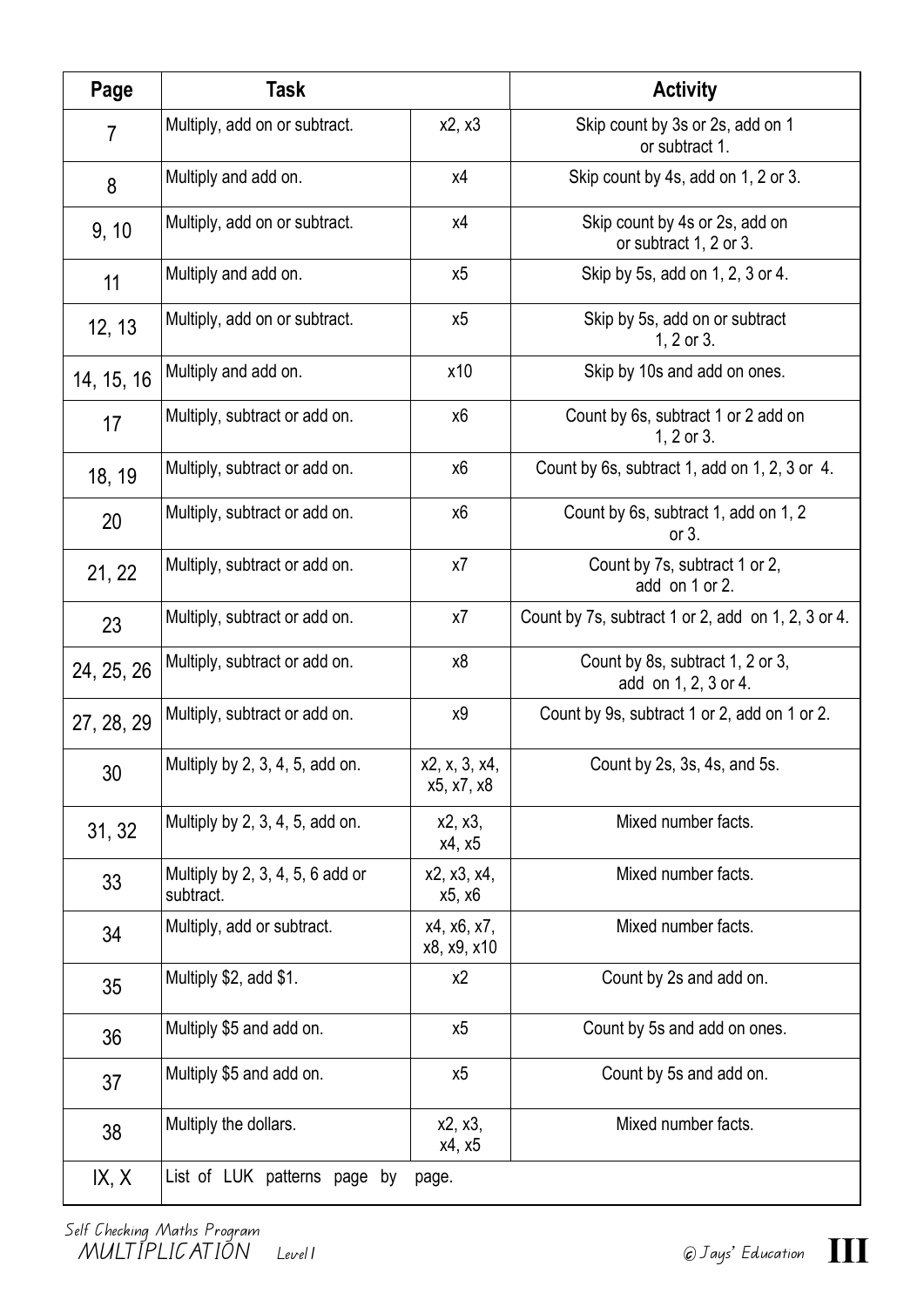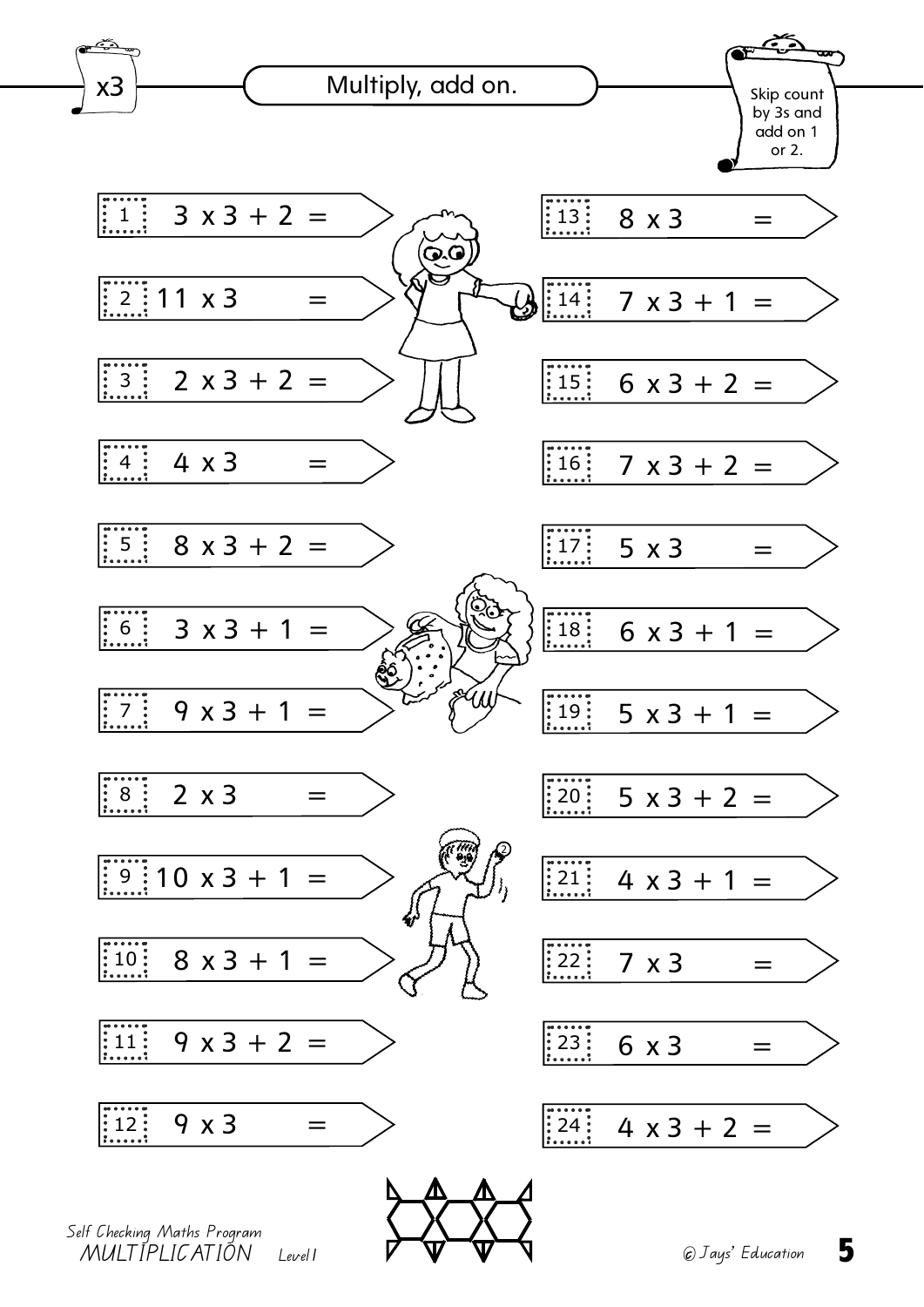